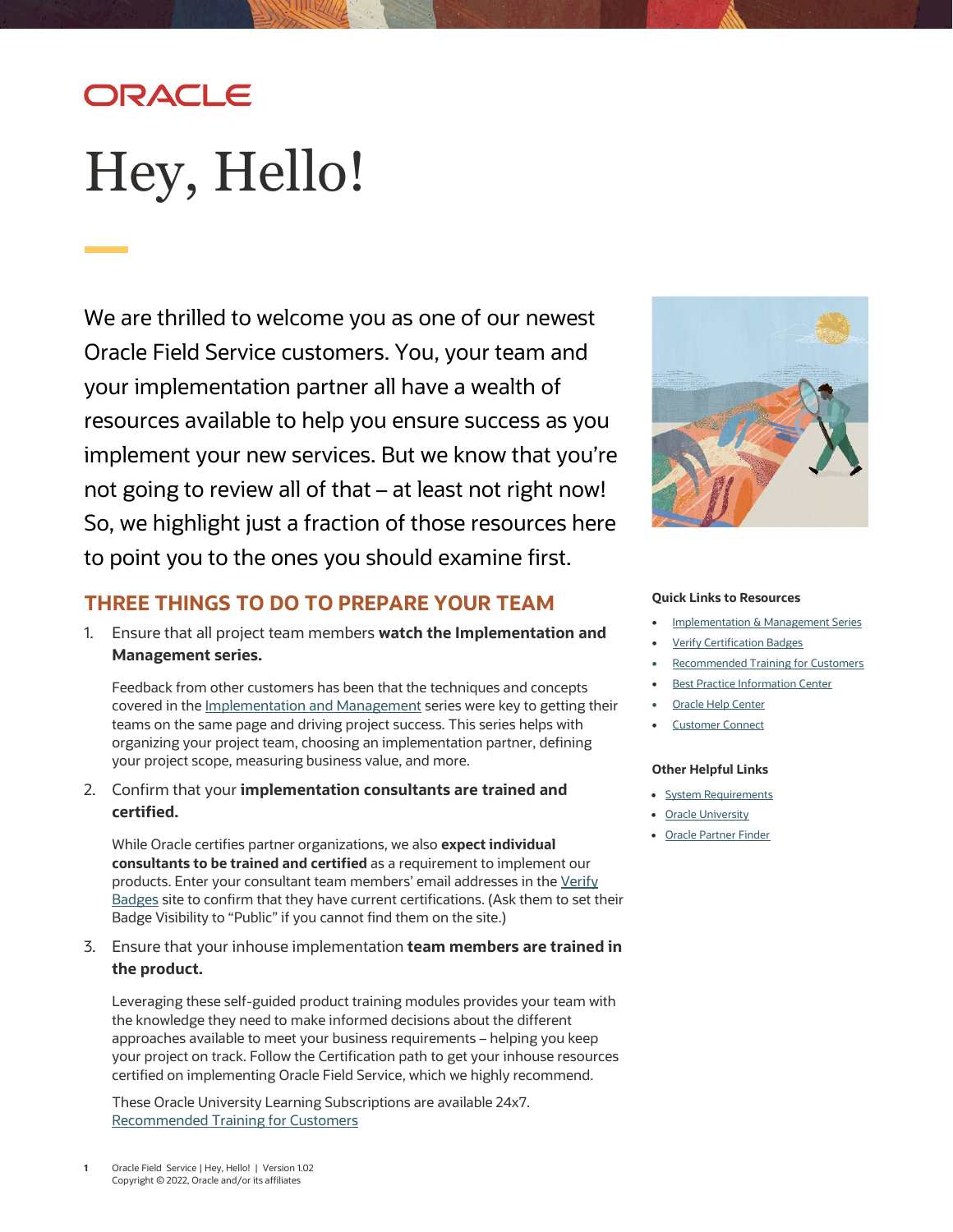## **TWO RESOURCES TO GET INTO EVERYONE'S HANDS**

1. Ensure that your team and your implementation consultants are **leveraging the Best Practice Information Center**.

[Best Practice Information Center](https://cx.rightnow.com/app/answers/detail/a_id/7225/) links to the resources that will help you get started with your new service and to find key product details and best practices, including these essential resources:

- **[Solution Design Guidelines](https://documentation.custhelp.com/euf/assets/docs/Field_Service/OracleFieldService_Customer_SDD_Guidelines.docx) (for customers)**
- **[Solutions Design Guidelines](https://documentation.custhelp.com/euf/assets/docs/Field_Service/OracleFieldService_SDD_Guidelines.docx) [for implementors]**
- **[Optimization Best Practices Document](https://documentation.custhelp.com/euf/assets/docs/Field_Service/OracleFieldServiceCloud_OptimizationBestPractices.pdf)**

If you have a partner doing the configuration work for you, make sure that they know about and follow the best practices recommendations, too.

#### 2. **Access the product documentation**.

The Documentation Help Center is your gateway to robust documentation and best practices. Our comprehensiv[e Documentation Help Center](https://cx.rightnow.com/app/answers/detail/a_id/8215) provides access to the full documentation library and links to our best practice resources.

# **FOUR WAYS TO CONNECT WITH THE EXPERTS**

1. Engage with Oracle's **Implementation Support** team *before* you start your implementation.

The **[Implementation Support](https://www.oracle.com/webfolder/cx-implementation/introducing-implementation-support.pdf)** program is offered as part of our complimentary Platinum Support Service. This program gives you access to product experts on the Oracle Support and Center of Excellence (CoE) teams, who can help you and your implementation partner successfully implement your new service.

**How to engage.** Once your environments are provisioned, a Support Services representative will contact you to initiate **Implementation Support** and schedule an initial meeting with your key contacts and the Implementation Support team members.

The goal of the initial meeting is to understand your high level goals and who will be on your implementation team, and to introduce you to what to expect and how to engage with the Implementation Support team members going forward.

2. Ask your **implementation consultant to review the Solution Design Guidelines** and provide the necessary documentation.

Take advantage of a no-cost, expert Solution Design Review by the Field Service Center of Excellence (CoE) team. Available to Oracle Field Service certified resources, a Solution Design Review provides an expert assessment of the proposed design, giving you valuable feedback that can help you ensure that it follows best practices and leads to a successful implementation.

Contact your Oracle contact (Oracle Support, CoE contact, or Customer Success Manager) to engage the team for this service.

#### 3. Ask your team members to **join the Customer Connect community.**

Why? Just do it! You will thank us for it later.

[Customer Connect](https://community.oracle.com/customerconnect/) is an amazing resource where you can collaborate and connect with other customers and Oracle Product experts to share techniques, ideas and experiences using your new Field Service application. And there are free webinars on key topics of interest for our community members – presented by Oracle and designed to help you get the most out of your investment.



#### **Platinum-Level Support Services**

- [Introducing Implementation Support](https://www.oracle.com/webfolder/cx-implementation/introducing-implementation-support.pdf)
- [Oracle SaaS Support Services](https://www.oracle.com/support/saas-services/)
- [Oracle SaaS Platinum Support Data](https://www.oracle.com/a/ocom/docs/oracle-saas-platinum-support-datasheet.pdf)  **[Sheet](https://www.oracle.com/a/ocom/docs/oracle-saas-platinum-support-datasheet.pdf)**